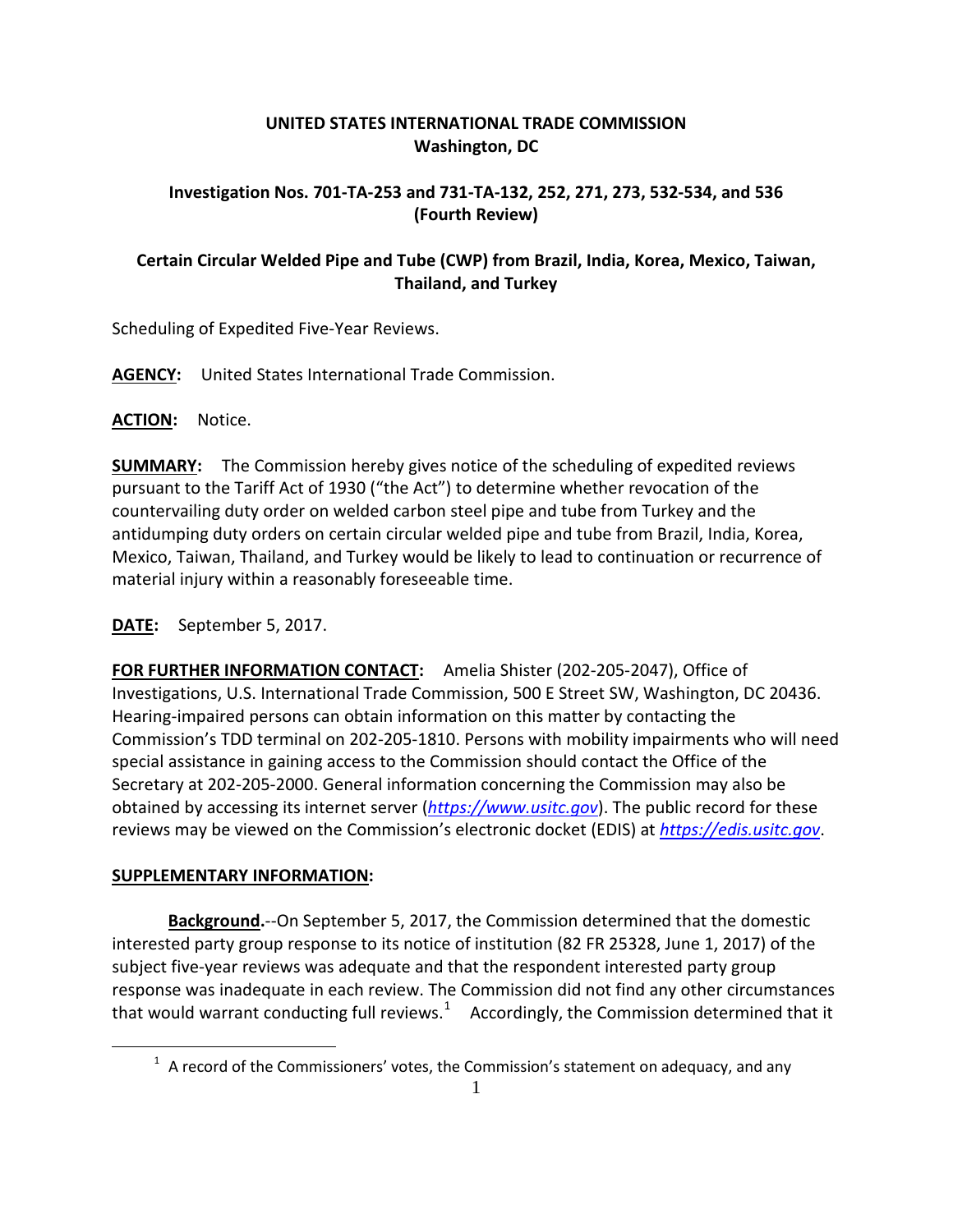would conduct expedited reviews pursuant to section  $751(c)(3)$  of the Tariff Act of 1930 (19 U.S.C.  $1675(c)(3)$ ).<sup>[2](#page-1-0)</sup>

For further information concerning the conduct of these reviews and rules of general application, consult the Commission's Rules of Practice and Procedure, part 201, subparts A and B (19 CFR part 201), and part 207, subparts A, D, E, and F (19 CFR part 207).

**Staff report.**--A staff report containing information concerning the subject matter of the reviews will be placed in the nonpublic record on December 12, 2017, and made available to persons on the Administrative Protective Order service list for these reviews. A public version will be issued thereafter, pursuant to section 207.62(d)(4) of the Commission's rules.

**Written submissions.**--As provided in section 207.62(d) of the Commission's rules, interested parties that are parties to the reviews and that have provided individually adequate responses to the notice of institution, $3$  and any party other than an interested party to the reviews may file written comments with the Secretary on what determination the Commission should reach in the reviews. Comments are due on or before December 15, 2017 and may not contain new factual information. Any person that is neither a party to the five-year reviews nor an interested party may submit a brief written statement (which shall not contain any new factual information) pertinent to the reviews by December 15, 2017. However, should the Department of Commerce ("Commerce") extend the time limit for its completion of the final results of its reviews, the deadline for comments (which may not contain new factual information) on Commerce's final results is three business days after the issuance of Commerce's results. If comments contain business proprietary information (BPI), they must conform with the requirements of sections 201.6, 207.3, and 207.7 of the Commission's rules. The Commission's rules with respect to filing were revised effective July 25, 2014. *See* 79 Fed. Reg. 35920 (June 25, 2014), and the revised Commission Handbook on E-filing, available from the Commission's website at

https://www.usitc.gov/secretary/documents/handbook on filing procedures.pdf.

In accordance with sections 201.16(c) and 207.3 of the rules, each document filed by a party to the reviews must be served on all other parties to the reviews (as identified by either the public or BPI service list), and a certificate of service must be timely filed. The Secretary will not accept a document for filing without a certificate of service.

individual Commissioner's statements will be available from the Office of the Secretary and at the Commission's website.

<sup>2</sup> Commissioner Broadbent voted to conduct full reviews.

 $\overline{a}$ 

<span id="page-1-1"></span><span id="page-1-0"></span> $3$  The Commission has found the responses submitted by Bull Moose Tube Company, EXLTUBE, TMK IPSCO Tubulars, Zekelman Industries, and the Government of Turkey to be individually adequate. Comments from other interested parties will not be accepted (*see* 19 CFR 207.62(d)(2)).